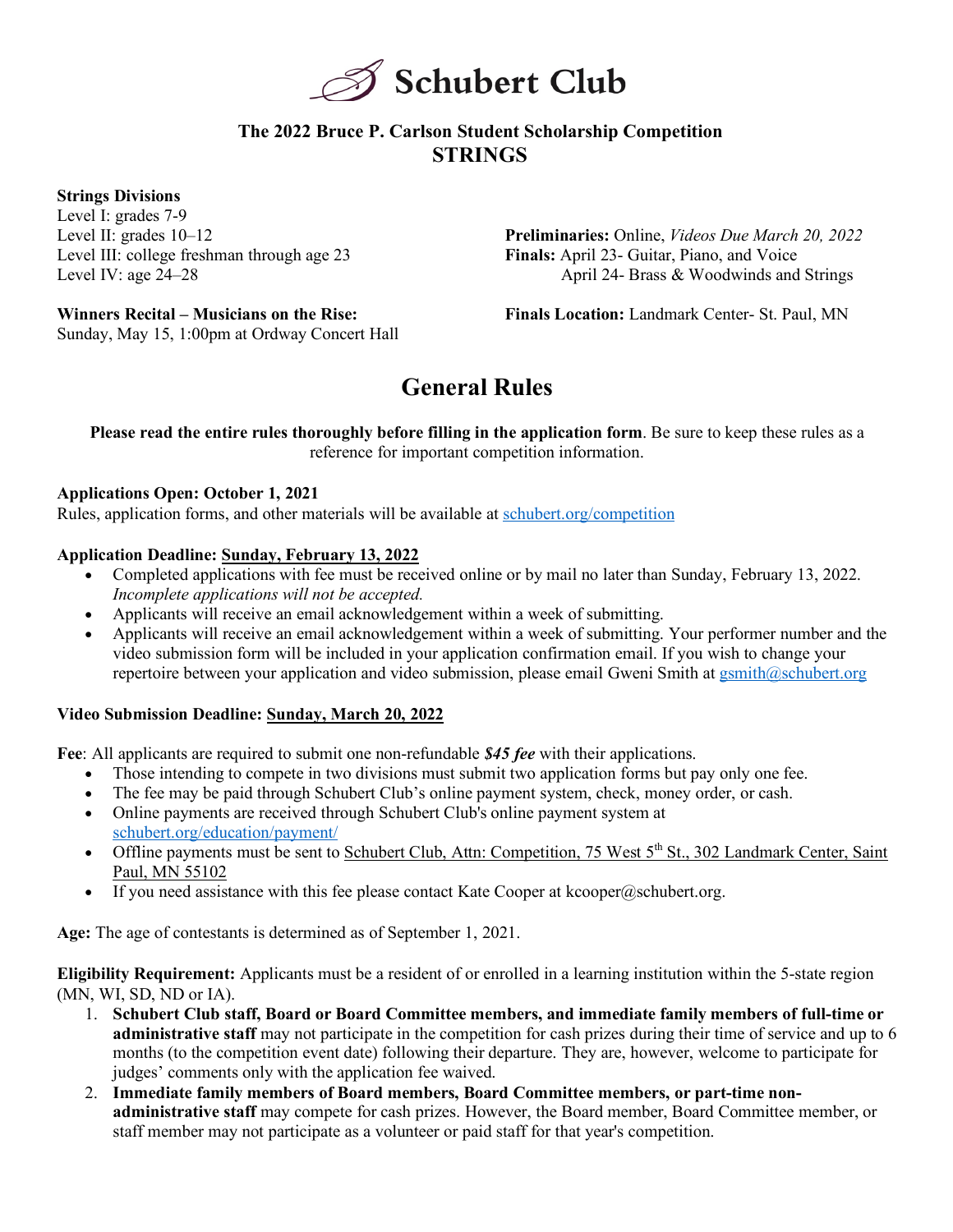3. **Previous winners:** No past 1<sup>st</sup> Prize winner in a division level may compete again in that same division level. You must wait until you qualify for the next age level in order to compete again.

**Competitive Divisions & Prizes:** 1<sup>st</sup> and  $2^{nd}$  Prizes will be awarded in each Finals division level. Cash awards are \$2,000 for  $1^{\text{st}}$  Prize and \$1,500 for  $2^{\text{nd}}$  Prize (for exception see "Minimum applicants required" below). Applicants agree to use their prize to further their musical education.

**Repertoire Changes:** Repertoire changes will be accepted until **Sunday, March 13, 2022**.

**Limits on Enrollment:** Only the first 30 applications received for each division level will be accepted.

- Some division levels may fill prior to the deadline.
- **Submitting an application by the deadline does not guarantee that space to participate will be available***.*
- Complete applications received after a category is full will be placed on a waitlist. If we are not able to admit you from the waitlist, your application fee will be refunded.

**Competing on two instruments:** Applicants may perform on two instruments as long as they are not in the same instrument division (e.g. may perform on violin and piano but may not perform on both violin and cello). Please fill out an application for each division. Only one fee is required.

• **Different Pitched Instruments:** Brass and Woodwind applicants may perform on multiple pitched instruments within the same family during the same audition (e.g. on soprano and alto saxophone or piccolo and flute, though NOT saxophone and trombone).

**Minimum applicants required:** A minimum of ten applicants is required in a division level for a Preliminary competition to be held.

- If at least five but fewer than ten students apply in a division level, competitors will perform at Finals only and Schubert Club may elect to award only one, rather than two prizes.
- If fewer than five applications are received for a division level it will be canceled. The applicants will be notified and any fees submitted will be refunded.

**Compliance:** By submitting your application, you agree to submit an honest and complete application, to follow the procedures and rules for performance, and (if applicable) to secure a collaborative pianist prior to submitting your application.

- Performance repertoire must be chosen according to the classifications required by the Schubert Club rules.
- Competitors must perform in person for Finals to qualify for prizes.
- Recipients of prizes from Schubert Club agree to use their prize money to further their musical education.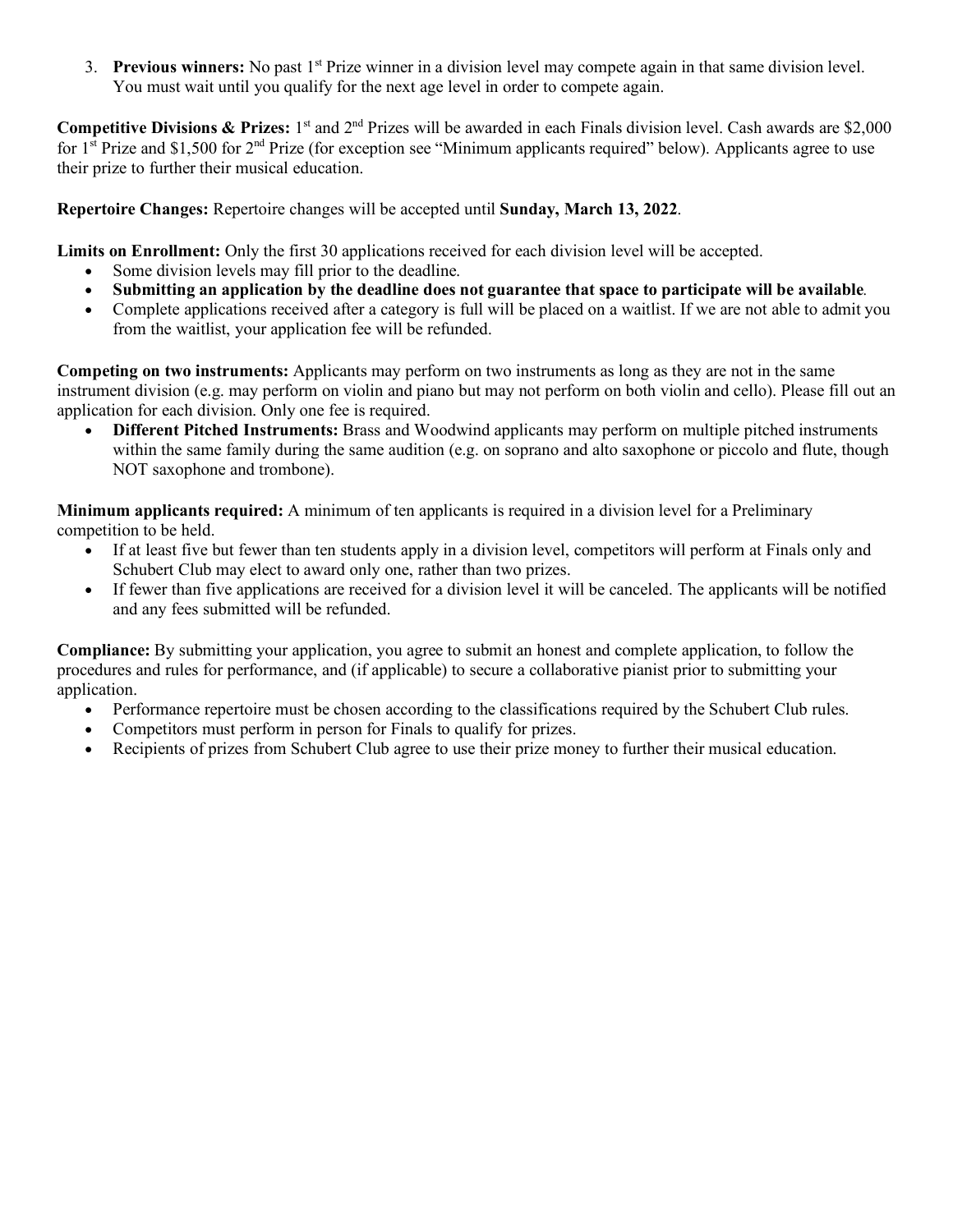# **Performance Requirements**

## **Memorization:** *Required*

**Musical Scores:** Music does not need to be provided for the judges at Preliminaries or Finals, but on occasion prior to judging the video round, a score may be requested by the judge.

**Collaborative Pianists:** Competitors must provide their own pianists.

• If both of your selections are **unaccompanied works** (e.g. Bach's *Partita for Solo Violin*), please indicate in your application notes that you will not have a collaborative pianist for your audition.

## **Performance Requirements:**

- Literature: Prepare 2 contrasting selections from 2 different style periods
- **VIRTUAL Preliminary Round**:
	- 2 total videos: 1 video per repertoire piece
	- Maximum **TOTAL** performance time (both videos): **10 minutes**
	- Minimum length per video: 2 minutes (if complete piece is 2 minutes or longer)
	- Recommended Minimum total (both videos): 6 minutes
- **IN-PERSON Finals Round** (if you advance):
	- **Options for dividing the performance time** between the same two selections performed in the virtual Preliminary round:
		- 1) **You may determine the exact division.** In rehearsal prior to the competition, you determine the division of time between both works keeping in mind that you must demonstrate mastery of two different styles. This option allows you to include for example an important climax or a specific technical passage in one piece while still allowing time to present a solid portion of the second selection. In the competition, you perform what you have planned and the timer stops you only at the end of the allotted time.
		- 2) **You may ask the Schubert Club volunteer to stop you at the halfway point** at Finals (5 minutes), so that you may begin your second piece. For this timing option, the halfway point and end are the only allowable stop times.

## **Repertoire Requirements:**

- **Two contrasting selections**
- Selections must **differ in tempo and technique**
- Selections must be from **two different time periods** as listed below.
	- o **Pre-1827**
	- o **19th Century/Romantic**
	- o **Impressionistic & Early 20th Century**
	- o **Mid 20th–21st Centuries**
- Competitors are not required to perform each piece starting at the beginning or at the start of a movement, allowing a student to feature a segment of the piece that showcases more technical or musical skill.
- Eliminate all repeats.
- If choosing a sonata, please include the opus number and key. Also indicate the specific movement(s) that you are performing by number and tempo (e.g. Coleridge-Taylor, Samuel: Violin Sonata in D minor, Op. 28, mvt. 3, "Allegro vivo con fuoco").